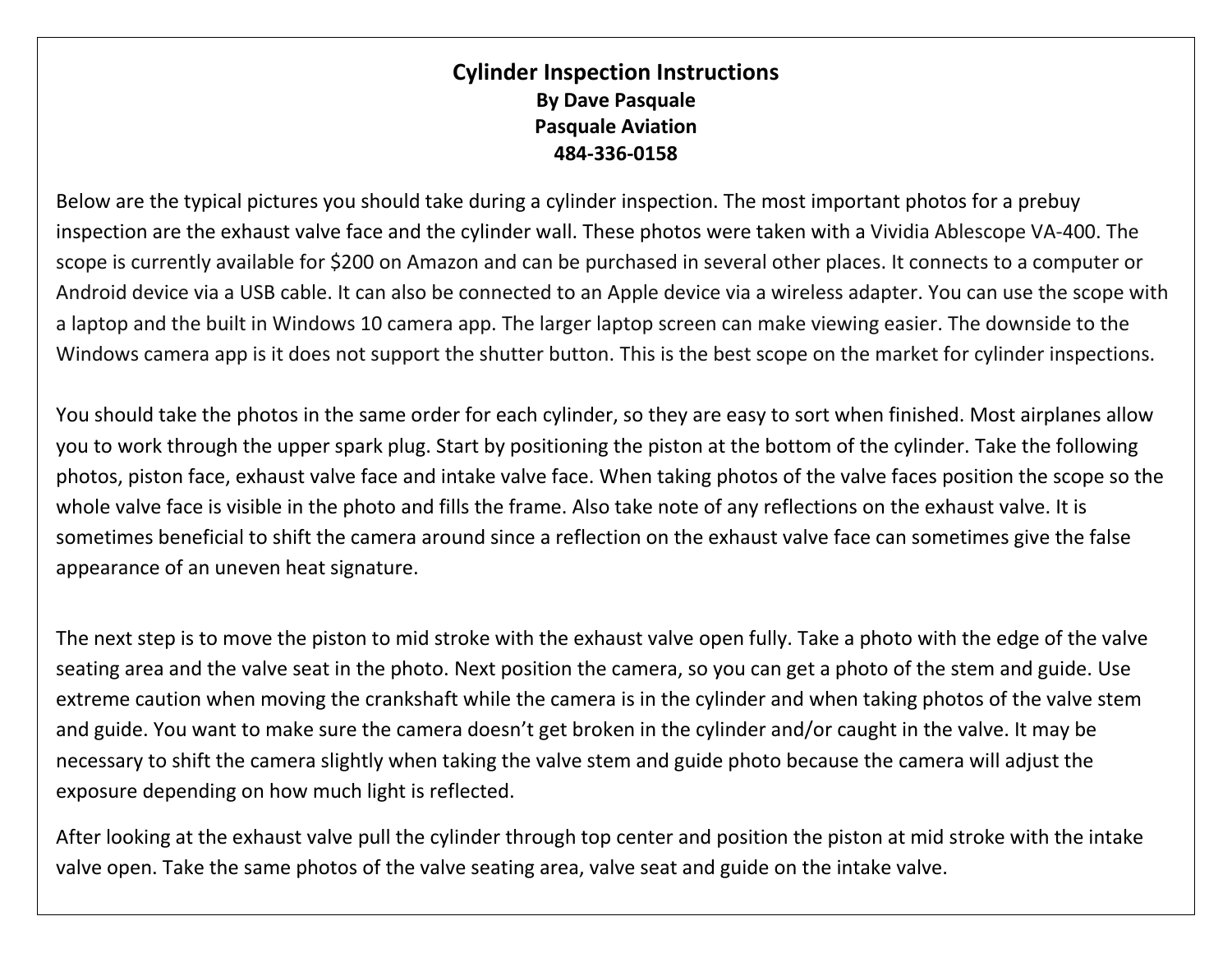Finish the inspection by moving the piston to the bottom of the stroke and take photos of the cylinder wall. It is usually necessary to push the scope against the piston and take photos on an angle looking back towards the cylinder head. The photos taken will vary depending on what is found. Piston scuffing usually happens at 12 and 6 O'clock. Piston pin plug scoring happens at 3 and 6 O'clock. Corrosion pitting is usually most prominent at the top of the cylinder.

Some engines have baffle configurations that can limit access into the cylinders. Usually this will not allow the camera to be positioned for the stem and guide photos. If this is the case, you should still be able to get photos of the valve faces and cylinder walls which are the most important photos anyway. It is sometimes beneficial to use the opposite spark plug hole.



## **Cylinder 3**

On engines with an oil filler neck in the top of the case it is possible to see some of the cam and lifters. The photos below are of an Continental IO550F sandcast case engine. The permold case engines don't have access to the inside of the case. Lycoming engines that have the short filler neck in the case are accessible. An example is the IO540K1E5. Lycoming engines with the long dipstick tube attached to the sump are not accessible.